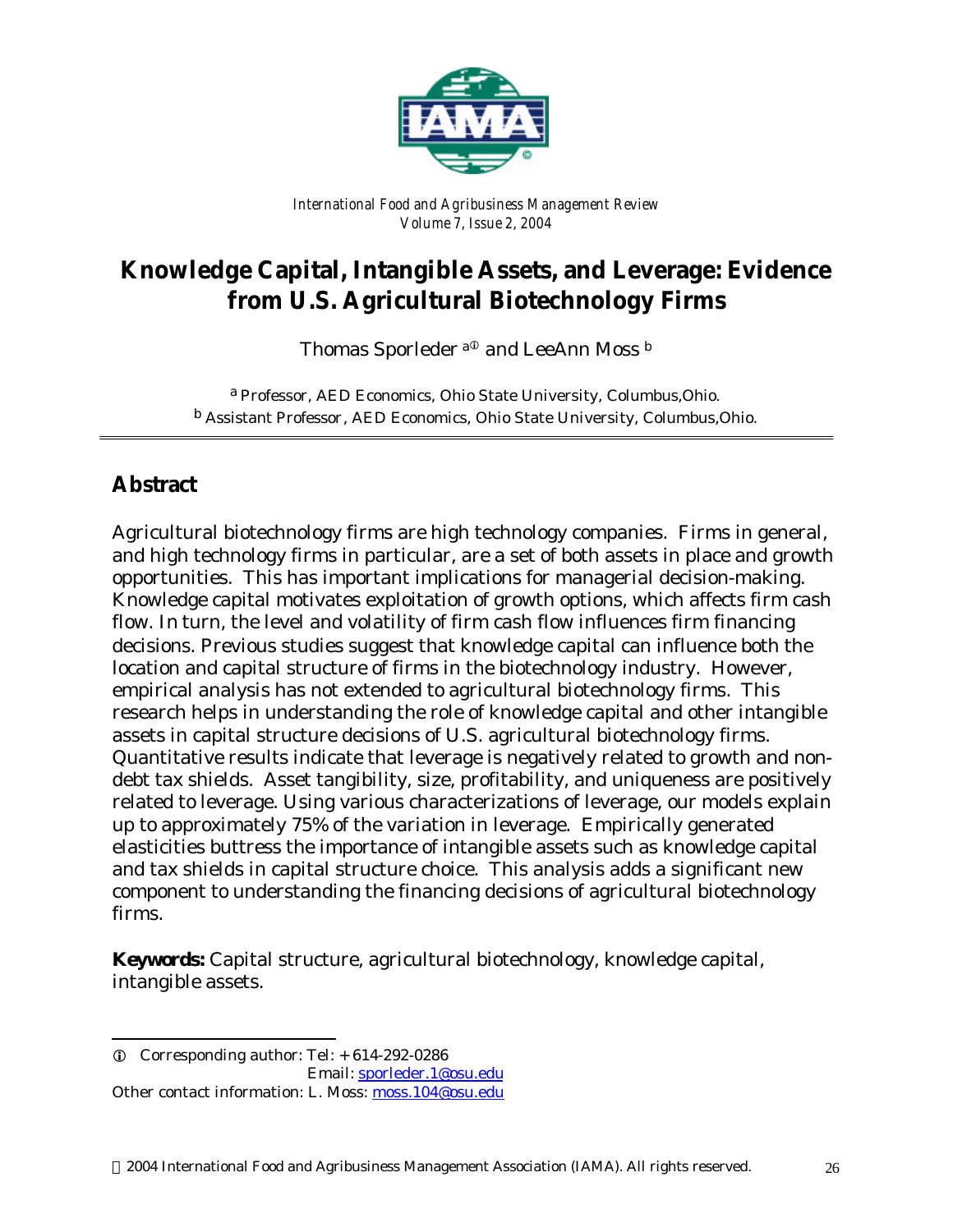#### **Introduction**

Technological advances, better management practices, and improved production inputs are driving forces behind the substantial productivity gains experienced by the U.S. agricultural sector. Agricultural biotechnology plays an integral role, and as such, has profoundly influenced the face of U.S. farming, food processing, and food consumption. Agricultural biotechnology firms participate in a food system where rivalry continues to shift from tangible to intangible assets such as knowledge capital.

Biotechnology firms are characteristic of high technology companies. Firms in general, and high technology firms in particular, are a set of both assets in place and growth opportunities (Myers, 1977; Myers and Majluf, 1984; Rajan and Zingales, 1995). Liu (2001) reminds us that the "essence of a firm in the new economy is its ability to create, transfer, assemble, integrate, protect, and exploit knowledge capital. Knowledge capital underpins competences, and competences underpin the firm's product and service offering to the market" (p. 1). This has important implications for managerial decision-making. Knowledge capital motivates exploitation of growth options, which affects firm cash flow. In turn, the level and volatility of firm cash flow fundamentally influences firm financing decisions.

Firm capital structure has received extensive theoretical and empirical attention, including the role of intangible assets on optimal leverage (e.g., Rajan and Zingales, 1995). A recent study explores the characteristics and growth of U.S. biotechnology firms (Zucker, Darby, and Brewer, 1998). Their findings reveal a connection between the location and growth of intellectual capital and that of U.S. biotechnology firms. It is apparent from these studies that knowledge capital can influence both the location and capital structure of biotechnology firms. Liu (2001) studied the interaction among biotechnology firms' knowledge capital, growth opportunities, earnings dynamics, and optimal leverage. Results suggest that investments in research and development and knowledge capital are related to leverage. However, the empirical analysis has not extended to agricultural biotechnology firms.

The research reported in this manuscript is motivated by a desire to understand the role of knowledge capital and other intangible assets in capital structure decisions of U.S. agricultural biotechnology firms. The objective is to better understand the role that knowledge capital and other intangible assets has on their debt versus equity financing decisions. The remainder of the paper is organized as follows. Background and a brief literature review are presented first, followed by a description of our data and empirical model, and a discussion of the results derived from it. The paper ends with concluding remarks and suggestions for additional research in this area.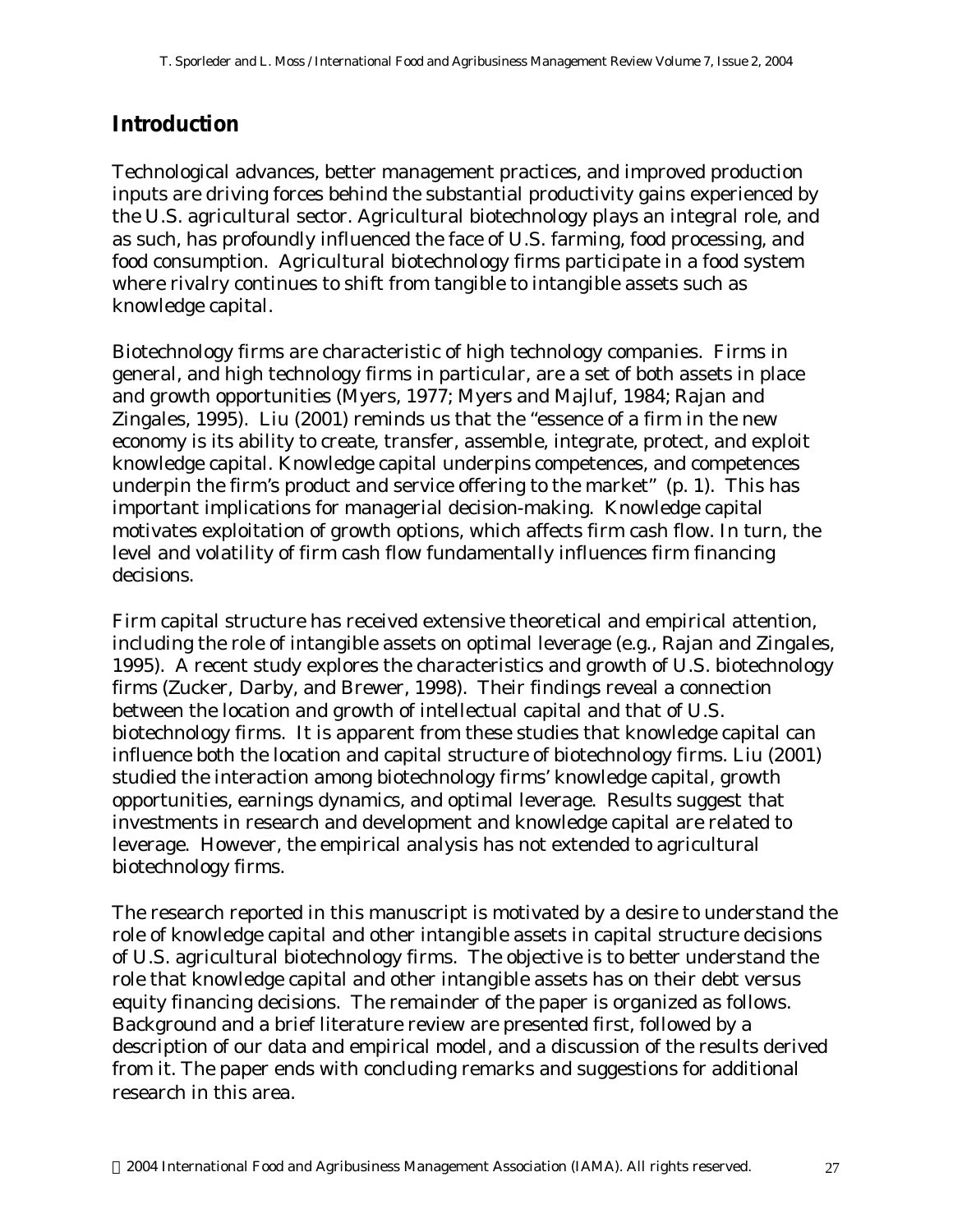### **Background and Literature**

Several categories of firms operate in the agricultural biotechnology industry. Dedicated biotechnology companies (DBCs) are those firms primarily engaged in biotechnology research activities and are often small, private, start-up companies early in their life cycle (Sporleder, 1999). Smaller DBCs often develop "platform technologies" that position the firm for merger, acquisition, or initial public offering. Though innovative, they do not have the financial or human capital necessary to fund developmental research and commercialize new products. Strategic partnering with larger major corporations with complementary business assets can result. Second, certain major corporations have significant investments in biotechnology though their revenue stream is not fundamentally dependent upon biotechnology-based products or services. Pharmaceutical companies are a third firm type but are primarily oriented toward the human health market rather than toward food or agriculture. The focus of this study is on U.S.-based DBCs.

The capital structure literature has become well developed over the past four decades. 1 More recently, knowledge is increasingly becoming recognized as both a strategic and valuable asset of a firm, and its management is emerging as a potential source of competitive advantage in contemporary analyses (Connor and Prahalad, 2002; Grant, 2002; Hudson, 1993; Morey, Maybury, and Thuraisingham, 2000; Sporleder and Moss, 2002; Nonaka and Takeuchi, 1995). Using the logic of the various strains of capital structure theory, one may conclude that industries or firms with a large proportion of knowledge assets should be less levered in that these assets are less redeployable and may have lower liquidation value. However, the interaction among knowledge capital and capital structure largely remains an unanswered theoretical and empirical question, particularly for agricultural biotechnology firms.

In their study of 751 biotechnology firms Zucker, Darby and Brewer found that both DBC start-ups and expansion subsidiaries of incumbent firms locate around intellectual human capital, namely "star" scientists who are significant contributors to the basic science. They also explored the role of venture capital in location choice since the availability of venture capital funding is believed to play a vital role in new firm entry (Lerner, 1995). The numbers of star scientists, top-quality universities, faculty with federal support and venture capital firms are positive and statistically significant predictors of both the stock value of biotechnology firms operating in a region and the number of new start-ups. Interestingly, venture capital firms had a strong positive effect only when other measures of intellectual human capital (i.e., universities, star scientists and federal funding) were eliminated from the model. The presence of venture capital firms may in fact proxy for more direct measures of intellectual capital in that these firms tend to develop

l

<sup>1</sup> For a comprehensive survey of the literature, see Harris and Raviv (1991).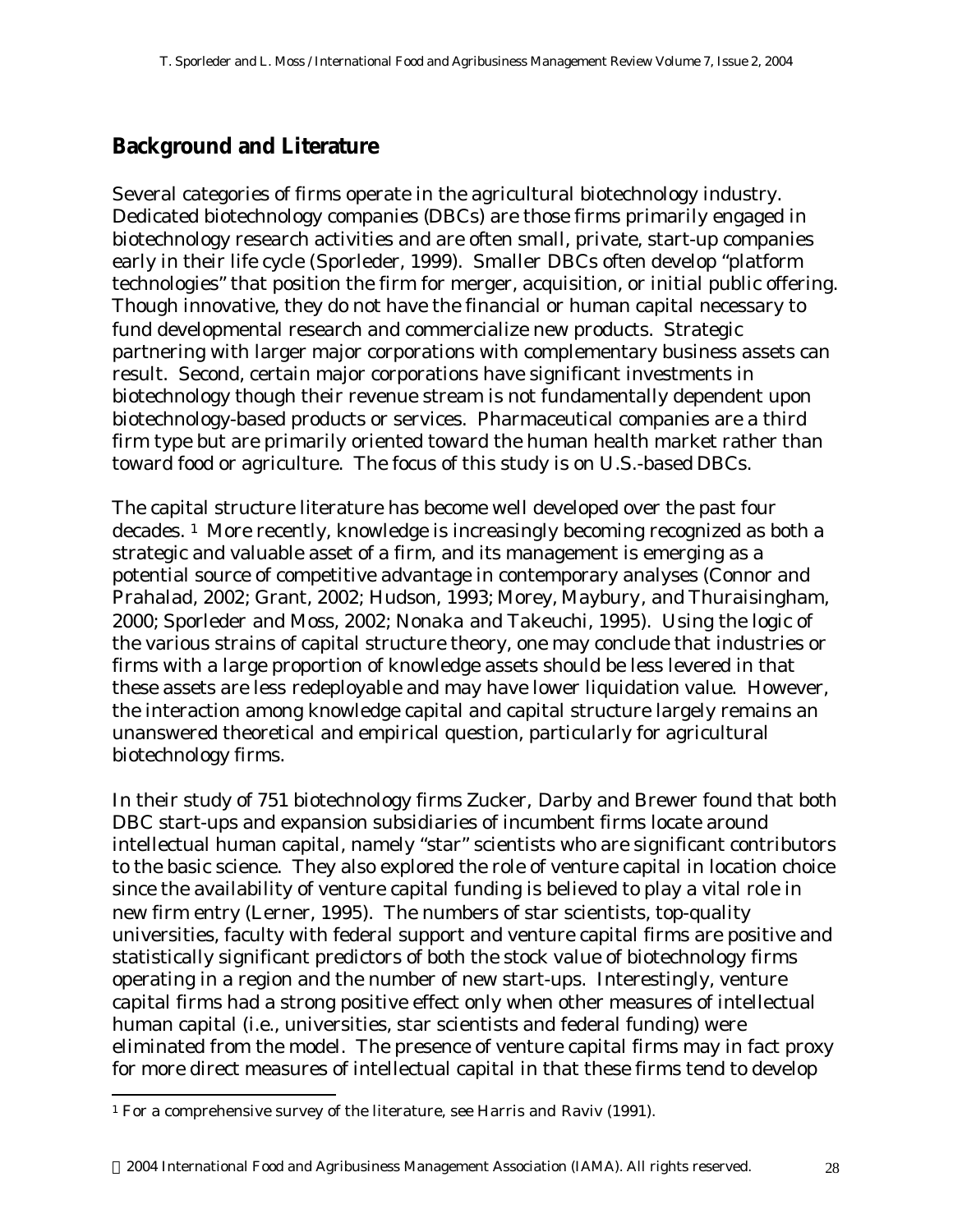around the scientists and institutions that they serve. However, other than describing the sources of funding, these authors did link between capital structure and knowledge assets at the firm level.

A recent study explores the interaction among U.S. biotechnology firms' knowledge capital, growth options, earnings, and capital structure (Liu, 2001). The author's theoretical model suggests a positive relationship among knowledge capital and leverage, which contrasts with most previous studies. The empirical results support further that debt ratios are positively related to knowledge capital measures such as research and development (R&D) investment (in the absence of better measures), citation-weighted patent counts, and claim-weighted patent counts. Additionally, this study is the first to apply several classical determinants of capital structure to biotechnology firms. Results suggest that leverage is positively related to firm size and asset tangibility and negatively related to profitability and uniqueness.

One study has investigated the role of intellectual capital and venture capital financing on the location choice of agricultural biotechnology firms (Sporleder, Moss, and Nickles, 2002). It suggests that the location choice (i.e., state) of agricultural DBCs is determined primarily by R&D funding.2 Total R&D funding per million people can proxy for the general intellectual human capital of a region as evidenced through its science and higher educational environment. Venture capital has a positive though statistically insignificant influence on location choice, while the size of a state's economy and its dependence on agriculture has negative and statistically insignificant effects. However, what determines the capital structure of agricultural biotechnology firms remains an unexplored empirical question. Our study is a preliminary effort toward this goal.

# **Empirical Model**

l

The determinants of capital structure are explored for publicly traded U.S. agricultural biotechnology firms using COMPUSTAT data. The data set includes 6,671 firm-year observations from 748 firms for the time period 1980 through 2000, where agricultural biotechnology firms are identified by a total of eighteen six-digit NAICS codes.3 Consistent with previous empirical studies, various measures of firm leverage are considered and contrasted in the analysis. The influence of growth, size, profitability, non-debt tax shields, the uniqueness of the firm's assets, and intangible assets such as knowledge capital are explored using ordinary least

<sup>2</sup> Agricultural biotechnology start-ups are clustered in California, the Northeast, and the Midwest. Six of the top ten states in terms of number of firms are in the northeastern U.S. Compared to any other state, California accounts for the largest amount of both venture capital and start-ups (Sporleder, Moss, and Nickles, 2002).

<sup>3</sup> The North American Industry Classification System (NAICS) classifies entities by their type of economic activity. The U.S. Office of Management and Budget adopted it in 1997 to replace the 1987 Standard Industry Classification (SIC) coding system.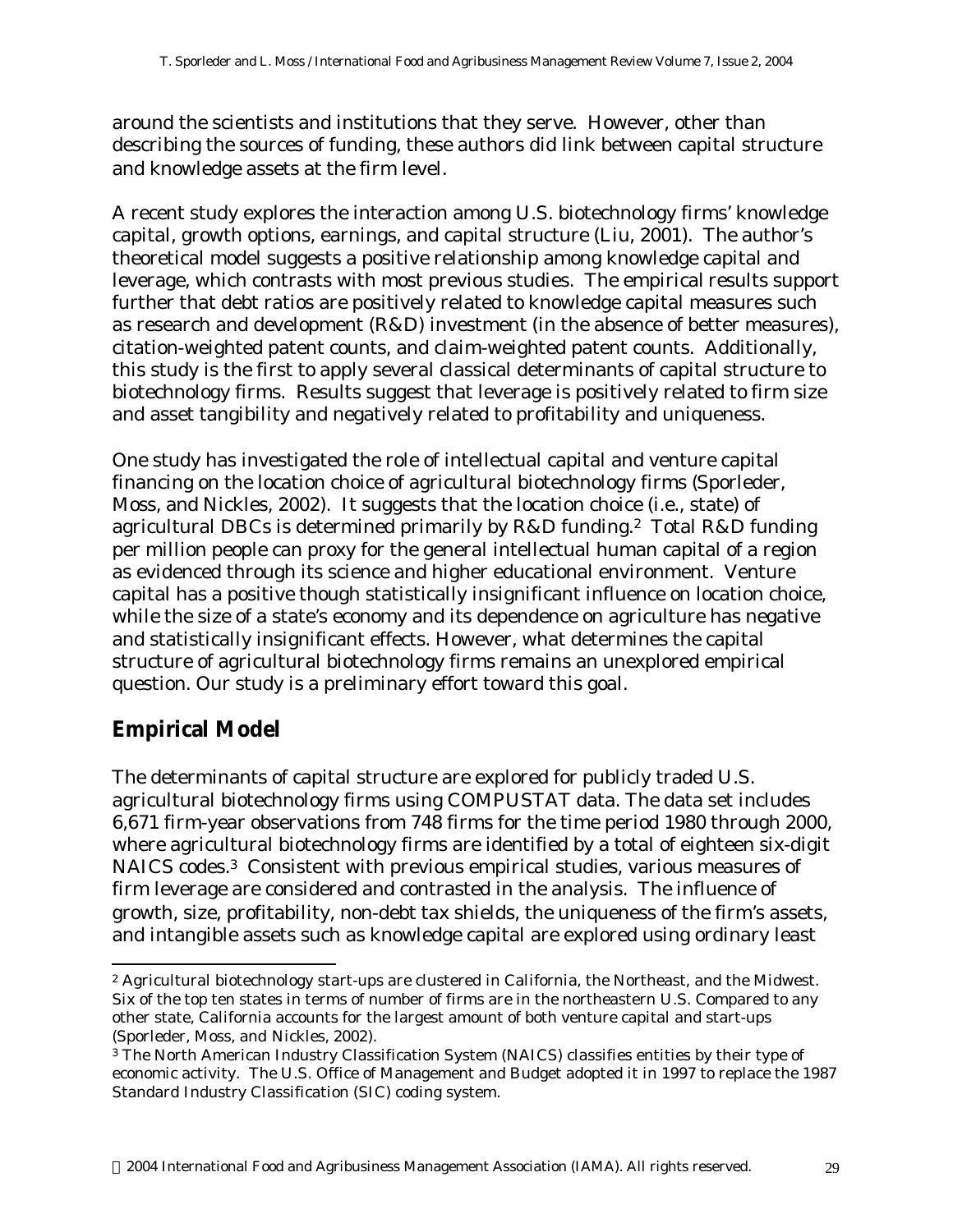squares regression. The capital structure of agricultural biotechnology firms is modeled as follows:

$$
LEVER_i = \alpha + \beta_1 TANG_i + \beta_2 NDTS_i + \beta_3 GROW_i + \beta_4 UNIQ_i + \beta_5 SIZE_i
$$
  
+  $\beta_6 PROFIT_i + \epsilon_i$ 

where:

| $LEVERi =$   | Firm leverage, measured as: (i) total debt divided by total assets             |
|--------------|--------------------------------------------------------------------------------|
|              | ("Leverage 1") <sup>4</sup> ; (ii) total debt divided by the sum of total debt |
|              | and common equity (market value) ("Leverage 2"); and (iii) total               |
|              | liabilities divided by total assets ("Leverage 3").                            |
| $TANG_i =$   | Tangibility of assets (inventory plus gross plant and equipment                |
|              | divided by total assets);                                                      |
| $NDTS_i =$   | Non-debt tax shields (operating income less interest expense                   |
|              | less tax payments divided by total assets);                                    |
| $GROW_i =$   | Firm growth (percentage change in total assets);                               |
| $UNIQ_i =$   | Uniqueness of the firm's assets (selling and administrative                    |
|              | expenses divided by total assets);                                             |
| $SIZE_i =$   | Firm size (natural logarithm of net sales);                                    |
| $PROFIT_i =$ | Firm profitability (earnings before interest, taxes and                        |
|              | depreciation (EBITDA) divided by total assets);                                |
|              |                                                                                |

As indicated, three different leverage measures are considered. Leverage 1 measures the ratio of debt used the finance the firm's assets based on book values, while Leverage 2 is based on market value. Leverage 3 represents the most expansive definition in that total liabilities include items only indirectly related to financing (e.g., accounts payable). As such, it serves as a proxy for the residual to shareholders upon firm liquidation.

The independent variables are measured in a manner most appropriate in terms of their overall explanatory power for this sample of firms.<sup>5</sup> First, consensus exists that the characteristics of a firm's assets influences its capital structure (e.g., Williamson, 1988; Long and Malitz, 1985; Rajan and Zingales, 1995). Asset tangibility and leverage should be positively related in that tangible assets are both readily collateralized and liquidated/redeployed at market value. High technology firms' knowledge capital is relatively non-redeployable, hence, we expect companies with greater knowledge assets to be less levered.

Financing decisions may be persuaded by the tax benefits of debt, if the firm has enough taxable income to support debt. In contrast, other non-debt tax shields such

l

<sup>4</sup> Unless otherwise indicated, all variables are book values.

<sup>5</sup> For additional discussion regarding the exploration of the performance of alternate measures of the explanatory variables, see Nickles (2001).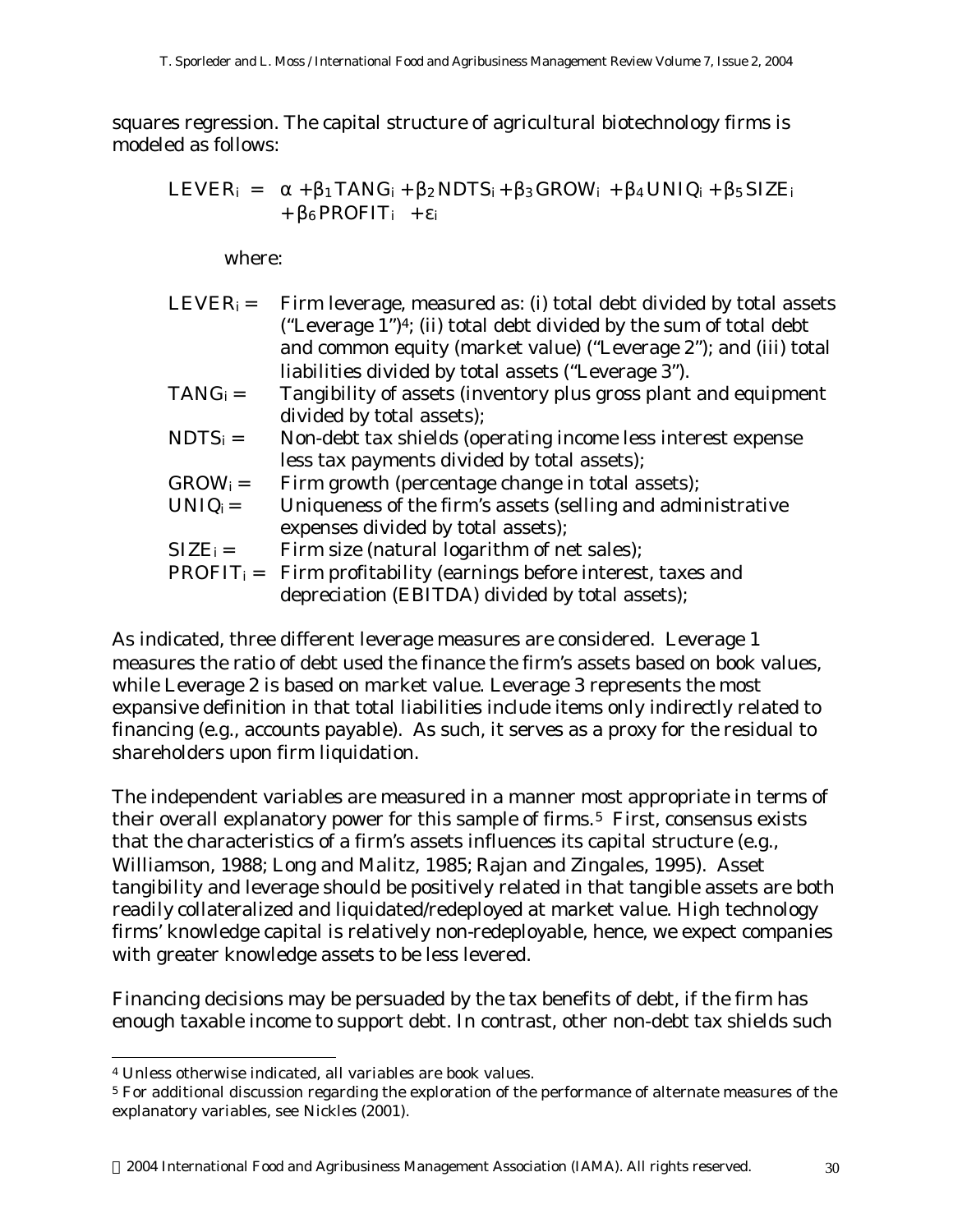as investment tax credits, amortization, and depreciation deductions may mitigate this incentive. Empirical studies of the influence of non-debt tax shields on leverage are numerous, though results are conflicting (Bradley, Jarrell and Kim, 1984; Harris and Raviv, 1991; Titman and Wessels, 1988; Banerjee, Heshmati and Wihlborg, 2000). Consistent with recent studies of other publicly traded firms, we expect non-debt tax shields to be negatively related to leverage for agricultural biotechnology firms.

Most of the capital structure literature suggests that growth and leverage are negatively related, though for various reasons. Based on the underinvestment problem articulated by Myers and Majluf (1984), firms who anticipate a high rate of future growth should rely on a greater degree of equity capital. Or, high growth companies have greater abilities to invest less and, as a result, extract wealth from their shareholders (Titman and Wessels, 1988). Growth can be measured as either the percentage change in total assets from year to year (i.e., actual growth in firm size) or as market-to-book value (i.e., growth opportunities enabled by intangible assets like managerial prowess). The authors have chosen the former measure and expect a negative relationship between firm growth and leverage.

Uniqueness represents the differences among firms that may result in competitive advantage. Titman and Wessels (1988) argue that firms that provide unique or specialized products or services will experience thinner markets when liquidating with lower asset values recoverable by their lenders. Uniqueness is commonly measured as the ratio of either R&D expenditures or selling and administrative expenses to total assets. Following the literature, we anticipate that uniqueness and the firm's debt ratio will be negatively related and use selling and administrative expenses as a proxy for uniqueness.

Previous research is divided on the role of firm size and leverage. Larger firms are more diversified and have a lower probability of bankruptcy. They typically have lower costs when issuing debt or equity in comparison to their smaller counterparts. Debt tends to be less expensive for smaller firms in comparison to equity, and as a result, small firms may support higher leverage. However, larger firms possess greater debt carrying capacity suggesting greater leverage ratios. Consistent with previous studies, we consider the natural logarithm of net sales as our size measure. A priori, the relationship among size and leverage for agricultural biotechnology firms in our sample is indeterminate.

Despite different theoretical arguments (e.g., Myers and Majluf, 1984; Titman and Wessels, 1988; and Jensen, 1986), the empirical evidence unambiguously suggests a negative relationship between profitability and firm capital structure. Firms prefer internal to external financing, and more profitable firms have more internal capital available. The present authors use the ratio of net income to total assets as a measure of profitability.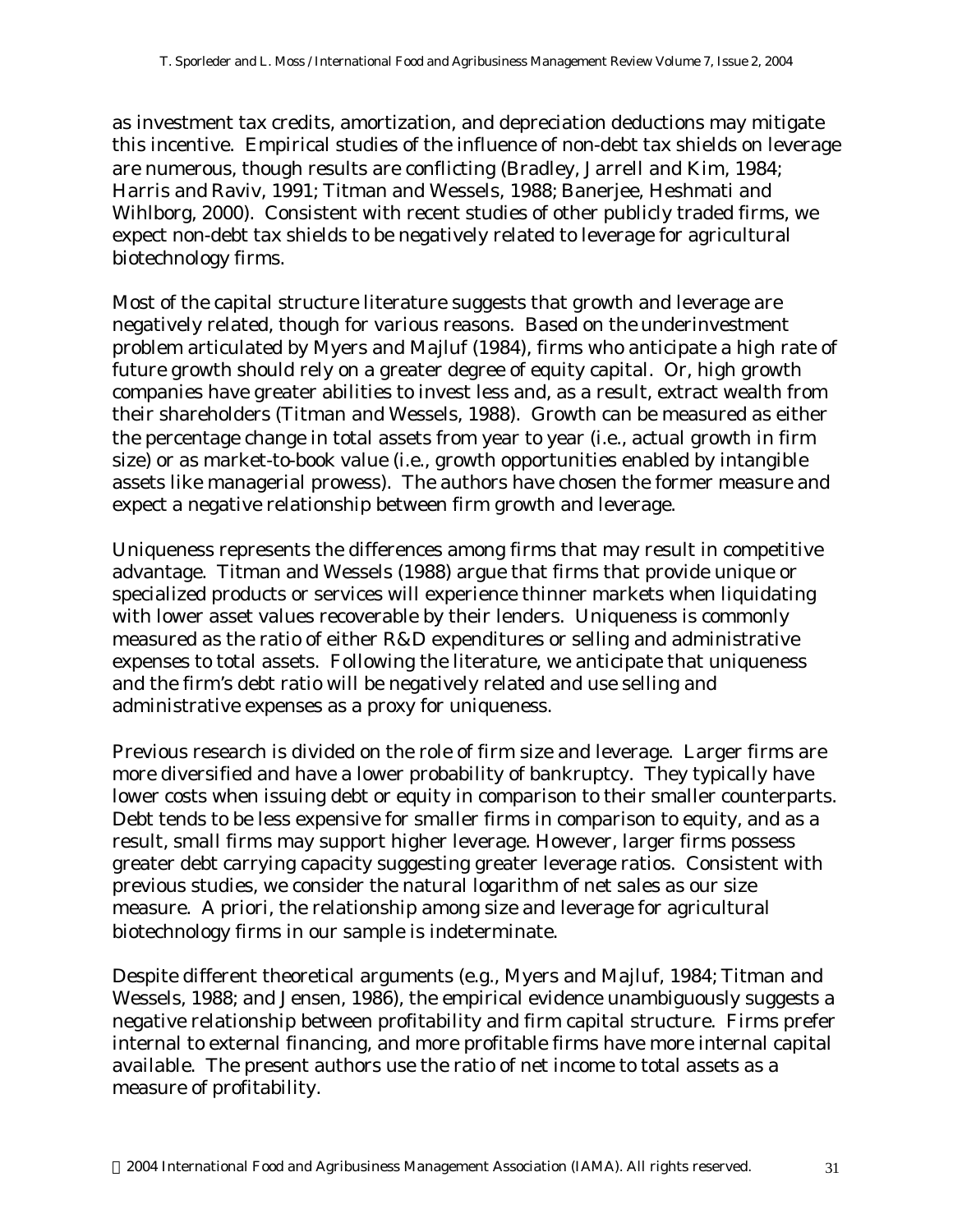### **Results and Discussion**

Summary statistics for the model variables are presented in Table 1. Leverage means are distinctly different across the three definitions of leverage considered in this study. The sample displays a wide degree of variability in the explanatory variables of interest. Notably, 52.32 percent of these firms' assets are tangible on average, though the ratio of tangible to total assets ranges from zero to 99.48 percent. On average, these 748 firms are not growing in size and are not profitable at this stage in their life cycles.

| Variable          | Mean      | S.D.   | Maximum  | Minimum     |
|-------------------|-----------|--------|----------|-------------|
| <b>LEVERAGE 1</b> | 0.1754    | 0.8514 | 50.7273  | $\Omega$    |
| LEVERAGE 2        | 0.2600    | 2.2305 | 157.3200 | $\bf{0}$    |
| <b>LEVERAGE 3</b> | 0.7251    | 4.9180 | 255.6667 |             |
| <b>TANG</b>       | 0.5232    | 1.3929 | 99.4762  |             |
| <b>NDTS</b>       | $-0.4040$ | 2.8616 | 3.0566   | $-158.6667$ |
| <b>GROW</b>       | $-0.0176$ | 1.8973 |          | $-106.5000$ |
| <b>UNIQ</b>       | 0.4526    | 2.5507 | 154.0000 | $\Omega$    |
| <b>SIZE</b>       | 2.4026    | 2.8201 | 10.6057  | $-6.9078$   |
| <b>PROFIT</b>     | $-0.3946$ | 2.8196 | 4.7800   | $-154.0000$ |

**Table 1:** Summary Statistics for Model Variables

Table 2 reports the results of the regression models for each leverage characterization. Consistent with results from previous studies using market value-based characterizations of leverage, the overall performance of the Leverage 2 model is poor. Market values of common equity, particularly during the time period considered in this study, may be driven increasingly by market-related factors (e.g., investor optimism, information) that escape explanation in our model.

The Leverage 1 model, where leverage is measured as the ratio of total debt to total assets, explains about 40 percent of the variation in capital structure. The coefficients behave as anticipated, except growth and profitability. In this model, growth and leverage are positively related which is counterintuitive and inconsistent with the other leverage models considered in this study. This model suggests further that profitability and leverage are positively related, which is an unanticipated result. However, the sign of the profitability variable in consistently positive across all three models for this sample of firms.

Finally, the Leverage 3 model, with leverage measured as the ratio of total liabilities to total assets, explains approximately 75 percent of the variation in capital structure. Moreover, all coefficients are statistically significant at the 1 percent level. In contrast to our a priori expectations, uniqueness and leverage are positively related. We expect that firms with more unique products are more likely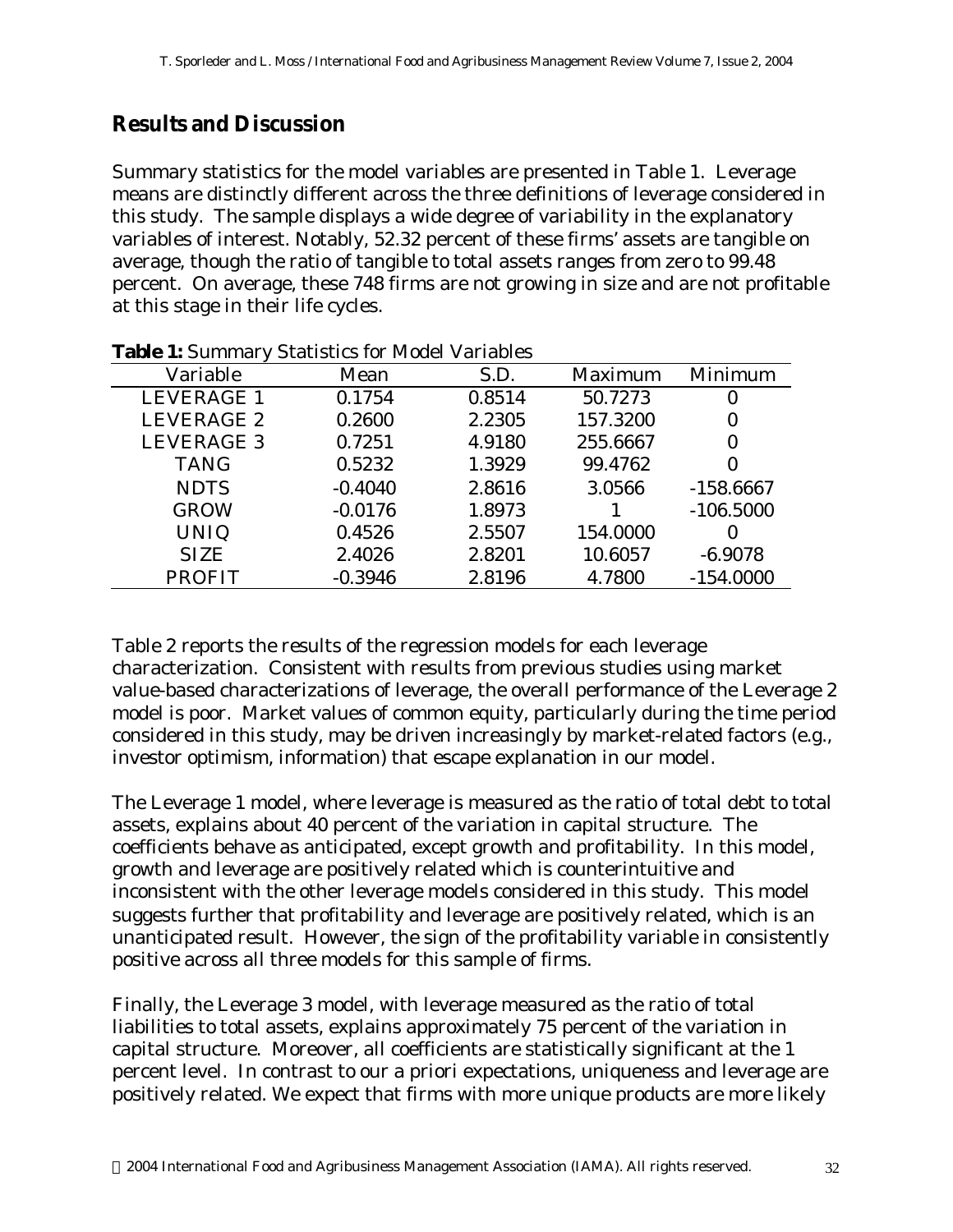|                       | $\frac{1}{2}$ we have a contract the contract of $\frac{1}{2}$ of $\frac{1}{2}$ . The contract of $\frac{1}{2}$ of $\frac{1}{2}$ in the contract of $\frac{1}{2}$ of $\frac{1}{2}$ in the contract of $\frac{1}{2}$ of $\frac{1}{2}$ in the contract of $\frac{1}{2}$ |                 |                 |
|-----------------------|-----------------------------------------------------------------------------------------------------------------------------------------------------------------------------------------------------------------------------------------------------------------------|-----------------|-----------------|
|                       | LEVERAGE 1                                                                                                                                                                                                                                                            | LEVERAGE 2      | LEVERAGE 3      |
| Explanatory           | Coefficient                                                                                                                                                                                                                                                           | Coefficient     | Coefficient     |
| Variable <sup>a</sup> | <b>Estimate</b>                                                                                                                                                                                                                                                       | <b>Estimate</b> | <b>Estimate</b> |
| Intercept             | 0.0180                                                                                                                                                                                                                                                                | $0.2381***$     | $-0.6211***$    |
|                       | (0.0114)                                                                                                                                                                                                                                                              | (0.0385)        | (0.0422)        |
| <b>TANG</b>           | $0.1606***$                                                                                                                                                                                                                                                           | $0.0697**$      | $1.2051***$     |
|                       | (0.0088)                                                                                                                                                                                                                                                              | (0.0297)        | (0.0326)        |
| <b>NDTS</b>           | $-0.4415***$                                                                                                                                                                                                                                                          | $-0.1702**$     | $-1.6333***$    |
|                       | (0.0212)                                                                                                                                                                                                                                                              | (0.0716)        | (0.0786)        |
| <b>GROW</b>           | $0.0473***$                                                                                                                                                                                                                                                           | $-0.0027$       | $-0.1110***$    |
|                       | (0.0045)                                                                                                                                                                                                                                                              | (0.0153)        | (0.0168)        |
| <b>UNIQ</b>           | $-0.3764***$                                                                                                                                                                                                                                                          | 0.0182          | $0.1559***$     |
|                       | (0.0072)                                                                                                                                                                                                                                                              | (0.0243)        | (0.0266)        |
| <b>SIZE</b>           | $0.0346***$                                                                                                                                                                                                                                                           | $-0.0065$       | $0.0625***$     |
|                       | (0.0031)                                                                                                                                                                                                                                                              | (0.0103)        | (0.0113)        |
| <b>PROFIT</b>         | $0.0423*$                                                                                                                                                                                                                                                             | $0.1926**$      | $0.4226***$     |
|                       | (0.0230)                                                                                                                                                                                                                                                              | (0.0779)        | (0.0855)        |
|                       | Adj. $R^2$ =                                                                                                                                                                                                                                                          | Adj. $R^2$ =    | Adj. $R^2$ =    |
|                       | 0.4009                                                                                                                                                                                                                                                                | 0.0010          | 0.7526          |
|                       | F-stat<br>$=$                                                                                                                                                                                                                                                         | $F-stat =$      | $F-stat =$      |
|                       | 744.98                                                                                                                                                                                                                                                                | 1.1480          | 3378.27         |
|                       | $Prob. > F =$                                                                                                                                                                                                                                                         | $Prob > F =$    | $Prob > F =$    |
|                       | 0.0000                                                                                                                                                                                                                                                                | 0.3315          | 0.0000          |

**Table 2:** OLS Regression – Leverage of U.S. Agricultural Biotechnology Firms

<sup>a</sup> Standard errors are in parenthesis. Asterisks indicate significance at the 10%  $(*)$ , 5%  $(**)$ , and 1% levels (\*\*\*), respectively.

to spend more to advertise and promote their market offerings. However, commonly used measures of uniqueness such as ours have some well-documented shortcomings (e.g., our measure can be related to both non-debt tax shields and collateral value) and better measures continue to be both theoretically and empirically explored (Rajan and Zingales, 1995; Banerjee, Heshmati, and Wihlborg, 2000). Thus, little weight is given to the performance of this indicator in any of the three models.

The consistently positive relationship between profitability and leverage across all models is puzzling. If firms do in fact follow a pecking order, the authors expect internal finance to be preferred over debt, which in turn is more favorable to new equity issues. More profitable firms, ceteris paribus, have more available internal capital and can chose to rely less on debt capital. Why do more profitable publicly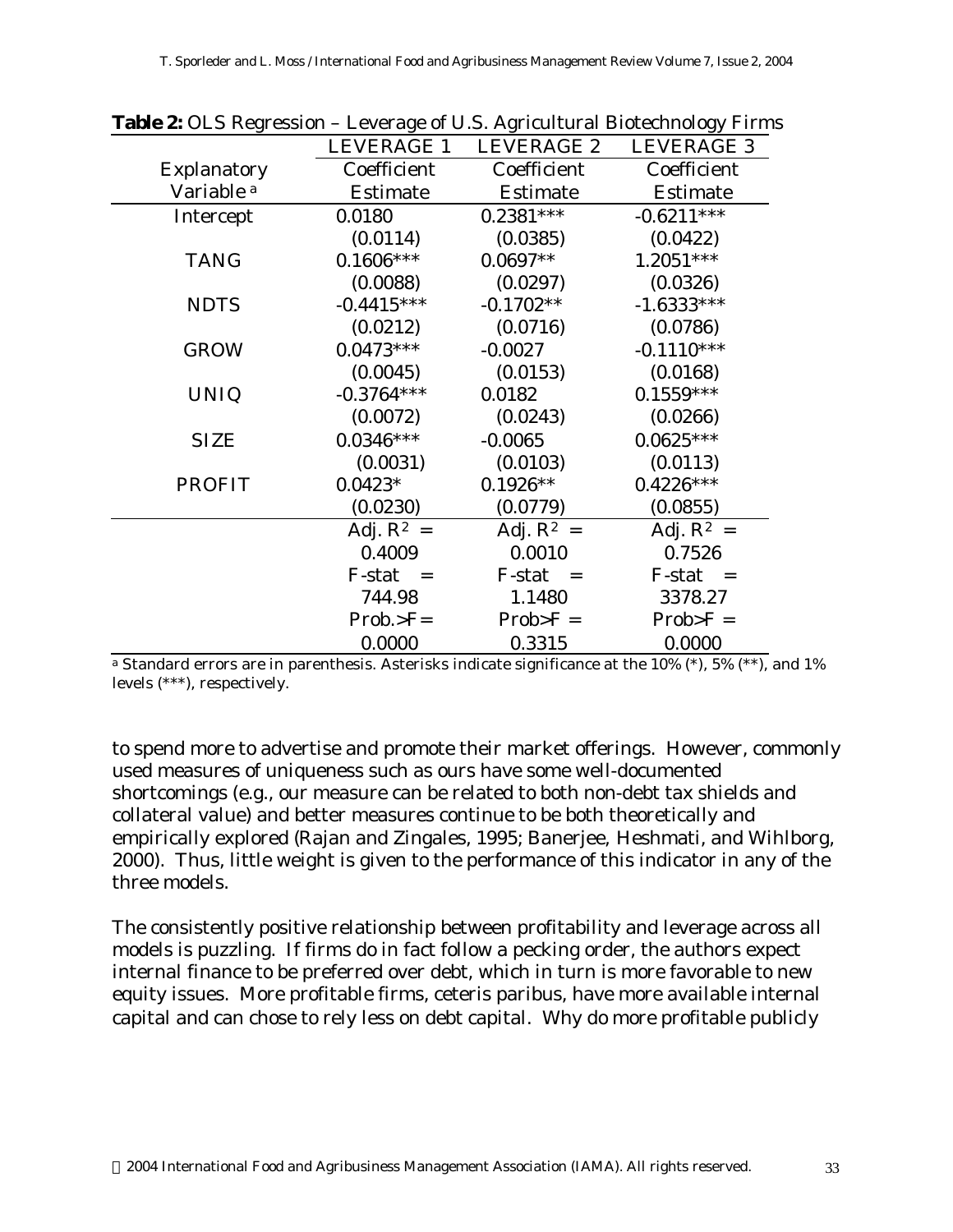traded agricultural biotechnology firms use more debt?6 Perhaps the answer lies in the industry context. No previous capital structure studies, except for Liu (2001), considered high technology firms alone. Though Liu (2001) found a negative relationship among the profitability of U.S.-based biotechnology firms and their debt ratios, this relationship generally was weak and statistically insignificant. Since many biotechnology firms are start-ups with little or no operating income, the result from the present analysis is not too surprising.

Elasticity estimates from the Leverage 3 model are presented in Table 3. Both growth and uniqueness influence leverage very little. In contrast, firm size has the largest effect. Every 1 percent increase in firm size results in a 3.3 percent increase in firm leverage. Tangibility and non-debt tax shields have modest elasticities at 0.87 and 0.91, respectively.

|               | . .        |
|---------------|------------|
| Variable      | Elasticity |
| <b>TANG</b>   | 0.8695     |
| <b>NDTS</b>   | 0.9100     |
| <b>GROW</b>   | 0.0027     |
| <b>UNIQ</b>   | 0.0973     |
| <b>SIZE</b>   | 3.3134     |
| <b>PROFIT</b> | $-0.2300$  |

**Table 3:** Elasticity Estimates from the Leverage 3 Model

### **Concluding Remarks**

l

Quantitative results indicate that growth, non-debt tax shields, and intangible assets are negatively related to firm leverage. In contrast, size, profitability, and uniqueness are positively related. These results generally are reasonably consistent with previous studies of firms in other industries. In fact, the model explains approximately 75% of the variation in leverage among agricultural biotechnology firms. Other studies, which apply similar models to other firm types, have notably less explanatory power.

The empirical evidence presented here unambiguously suggests a negative relationship among profitability and firm capital structure. Evidence here suggests that agricultural biotechnology firms prefer internal (equity) to external (debt) financing, and more profitable firms have more internal capital available. The present authors use the ratio of net income to total assets as a measure of profitability.

<sup>6</sup> Though not reported here, a regional regression analysis demonstrates that profitability and leverage are in fact negatively related for agricultural biotechnology firms located in the Pacific and Mountain regions (i.e. the western U.S.).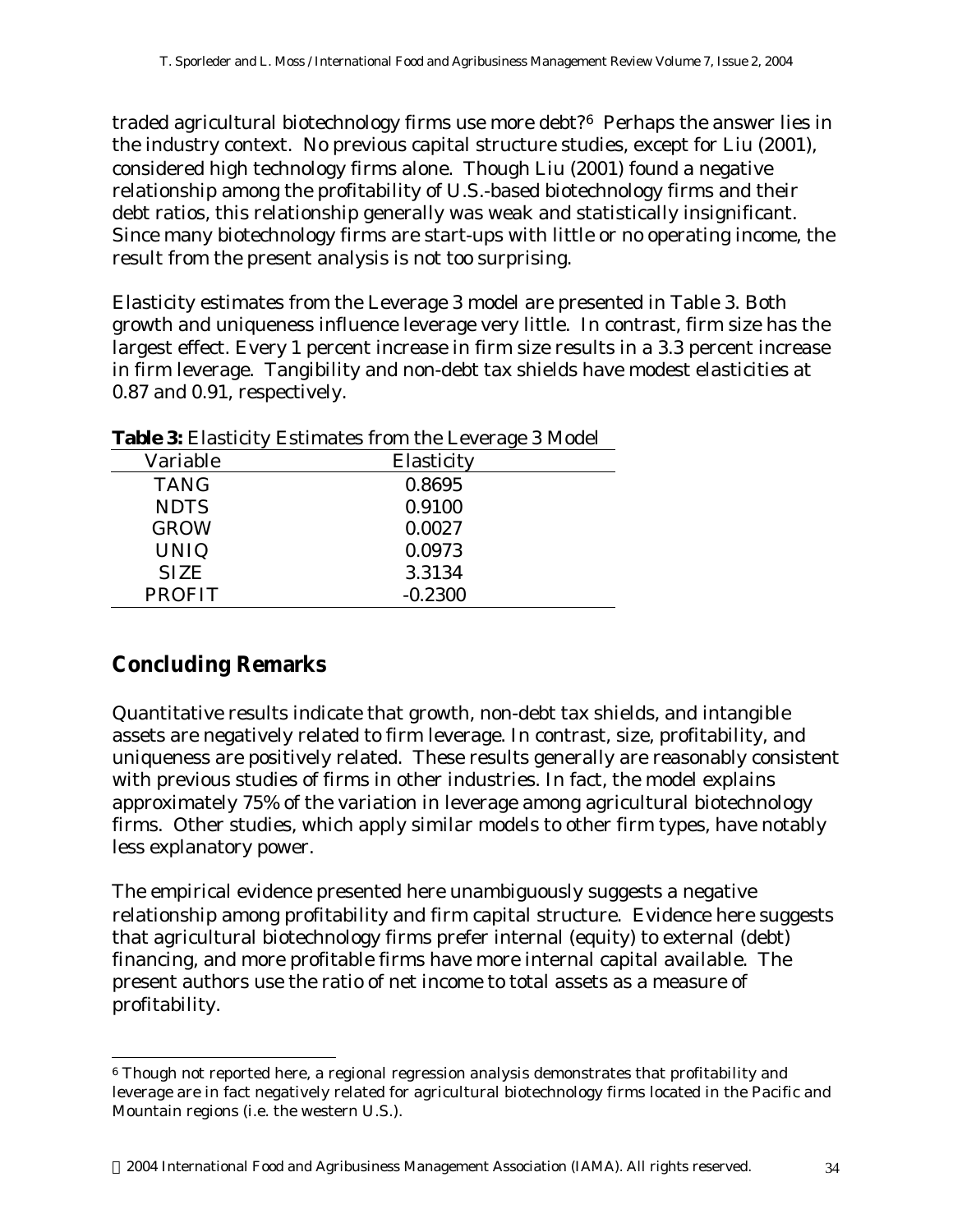Empirically generated elasticities buttress the importance of intangible assets and tax shields in capital structure choice add a significant new component to understanding agricultural biotechnology firms. The results have implications for both managerial decision-making and financing for these companies. Debt (external) capital is disciplined by market forces whereas equity (internal) capital is not subjected to the same discipline. Agricultural biotechnology firms prefer internal to external financing.

### **References**

- Banerjee, S., A. Heshmati, and C. Wihlborg. "The Dynamics of Capital Structure." SSE/EFI Working Paper Series in Economics and Finance No. 333, May 2000.
- Bradley, M., G.A. Jarrell, and E.H. Kim. "On the Existence of an Optimal Capital Structure: Theory and Evidence." J of Finance 39(July 1984): 857-78.
- Grant, R. M. "The Knowledge-Based View of the Firm" in The Strategic Management of Intellectual Capital and Organizational Knowledge. C. W. Choo and N. Bontis, eds., pp. 133-148 (New York, New York: Oxford University Press, 2002) .
- Harris, M. and A. Raviv. "The Theory of Capital Structure." J of Finance 46(Mar. 1991): 297-355.
- Hudson, W. Intellectual Capital: How to Build It, Enhance It, Use It. (New York, New York: Wiley, 1993).
- Jensen, M.C. "Agency Costs of Free Cash Flow, Corporate Finance and Takeovers." Amer. Econ. Rev. 76(1986): 323-39.
- Lerner, J. 1995. "Venture Capitalists and the Decision to Go Public." Journal of Finance 50(1):301-18.
- Liu, Q. "Knowledge Capital, Growth Opportunities, and Leverage: Evidence from U.S. Biotechnology Firms." Working paper, School of Economics and Finance, University of Hong Kong, April 2001.
- Long, M. and I. Malitz. "The Investment-Financing Nexus: Some Empirical Evidence." Midland Corp. Fin. Journal 3(1985): 53-9.
- Myers, S.C. "Determinants of Corporate Borrowing." J of Financial Econ. 5(1977): 147-75.